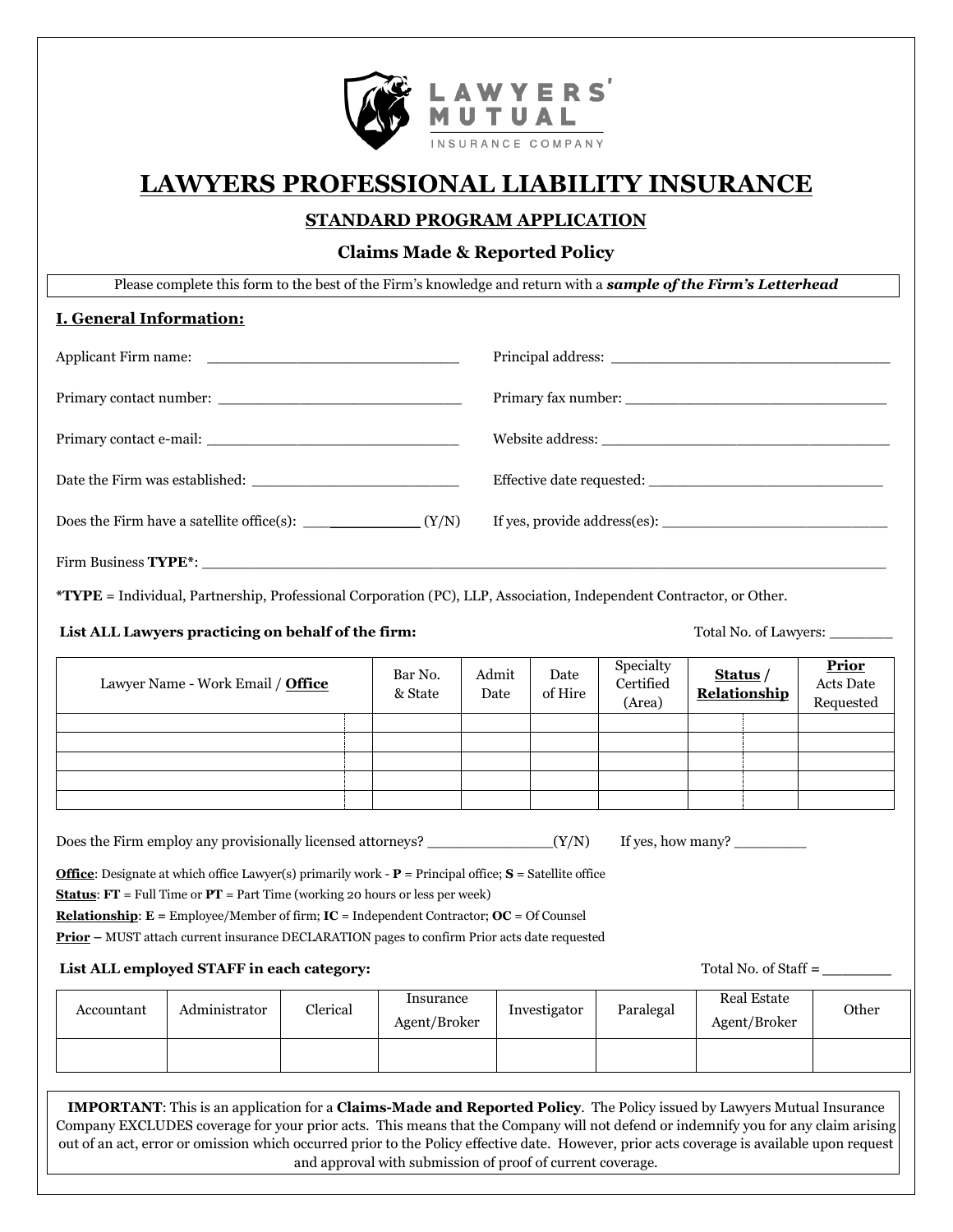**II. Firm - Area of Practice:** Complete the table below based on the *Average Caseload during the last 3 years* **Top 3 - Area of Practice % of Cases Top 3 - Areas of Practice % of Cases** Administrative Law **Government Contracts / Municipal** Admiralty / Marine - Defense Healthcare Healthcare Admiralty / Marine - Plaintiff  $\qquad \qquad$  Immigration & Naturalization Anti-Trust / Trade Regulation  $\qquad \qquad$  Insurance Defense Appellate and International Law Arbitration / Mediation  $\overline{\phantom{a}}$   $\overline{\phantom{a}}$  Juvenile Dependency **Banking / Financial Institutions**  $\qquad$  Labor Law - Management Bankruptcy / Collection  $\vert$  Labor Law - Union / Employee **Business / Investment Litigation**  $\vert$  Landlord / Tenant / Unlawful Detainer Civil Rights / Discrimination  $\vert$  Mergers / Acquisitions Class Action / Mass Torts Oil / Gas / Mineral Rights Commercial / Civil Litigation - Defense **Other** Commercial / Civil Litigation - Plaintiff **Patent Law** Construction / Building Contracts Pension and Employee Benefits (ERISA) Consumer Claims Personal Injury - Defense **Copyright Law Personal Injury - Plaintiff Corporate Law Real Estate** Criminal Law **Securities / Corporate Bonds** Elder Law / Social Security **Special Practice Employment Law**  $\vert$  Tax Opinions **Entertainment / Sports Law Taxation Environmental Law Trademark Law** Estate, Probate, Trusts & Wills < \$2M Workers Compensation - Defense Estate, Probate, Trusts & Wills >  $$2M$  Workers Compensation - Plaintiff **Family Law / Dissolution**

Please provide a brief description for each of the Firm's Areas of Practice that were highlighted in **Bold:**

## **III. Claim Experience and Bar Discipline:**

| 1. After inquiry of all Lawyers in the Firm, does Applicant have knowledge of any act, error, omission or disagreement which might                                                                                                    |                                                               |  |
|---------------------------------------------------------------------------------------------------------------------------------------------------------------------------------------------------------------------------------------|---------------------------------------------------------------|--|
| reasonably give rise to a claim or suit? If yes, explain.                                                                                                                                                                             | Yes No                                                        |  |
| 2. Has any claim(s) been made against Applicant or any current or former Lawyers arising from the performance of professional                                                                                                         |                                                               |  |
| services during the past 10 years? If yes, <b>download and complete the Supplemental Claim Sheet</b> .                                                                                                                                | $Yes$ No                                                      |  |
| 3. Has Applicant or any current or former Lawyer at the Firm ever withdrawn or had application declined for any professional liability                                                                                                |                                                               |  |
| policy or ever had any such policy non-renewed, cancelled, rescinded or coverage restricted? If yes, explain. The Ves ____ No                                                                                                         |                                                               |  |
| 4. Have any disciplinary proceedings been brought by the State Bar of California or any other state bar against any current or former                                                                                                 |                                                               |  |
| Lawyer at the Applicant Firm? If yes, explain.                                                                                                                                                                                        | $\frac{\text{Yes}}{\text{Yes}}$ $\frac{\text{No}}{\text{No}}$ |  |
| 5. Has the Applicant or any Lawyer at the Firm sued for fees during the past 5 years? If yes, explain.                                                                                                                                | $\xrightarrow{\text{Yes}} \underline{\hspace{1cm}}$ No        |  |
| 6. Has any Lawyer at the Firm been charged/convicted of any State or Federal offense? If yes, explain.                                                                                                                                | $\rule{1em}{0.15mm}$ Yes $\rule{1em}{0.15mm}$ No              |  |
| <b>IMPORTANT:</b> This Policy WILL NOT PROVIDE COVERAGE for any actual or potential CLAIMS KNOWN to any<br>applicant/insured <b>PRIOR TO THE INCEPTION OF THIS POLICY</b> , including matters disclosed on this application. Any such |                                                               |  |

claims should be reported to your current carrier prior to expiration of your current Policy.

l l l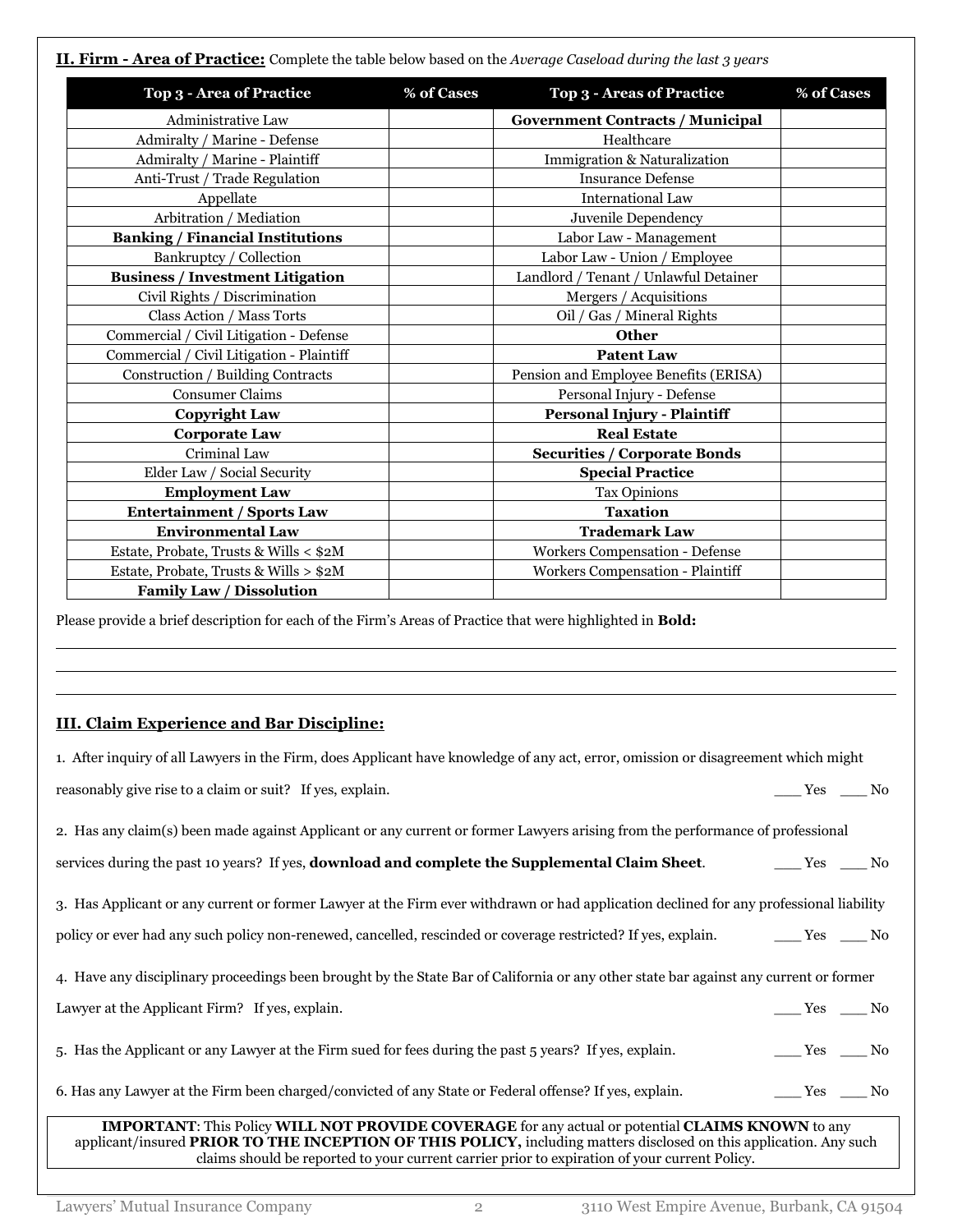| <b>IV. Limits and Deductible:</b>                                                                                                                           |                                                                                                                                        |                    |                    |                |                |                                                        |                                                  |  |
|-------------------------------------------------------------------------------------------------------------------------------------------------------------|----------------------------------------------------------------------------------------------------------------------------------------|--------------------|--------------------|----------------|----------------|--------------------------------------------------------|--------------------------------------------------|--|
| Please check the desired options                                                                                                                            |                                                                                                                                        |                    |                    |                |                |                                                        |                                                  |  |
| <b>Policy Limits</b>                                                                                                                                        | $\Box$ \$100K/300K                                                                                                                     | $\Box$ \$250K/750K | $\Box$ \$500K/1.5M | $\Box$ \$1M/3M | $\Box$ \$2M/4M | $\Box$ \$3M/5M                                         | $\Box$ \$5M/7M                                   |  |
|                                                                                                                                                             | All Policies include a \$50,000 Defense and Containment Cost Allowance outside the Policy Limits                                       |                    |                    |                |                |                                                        |                                                  |  |
| <b>Deductible</b><br>$\circ$ \$1,000<br>$\circ$ \$2,500<br>$\circ$ \$5,000<br>$\circ$ \$25,000<br>$\circ$ \$50,000<br>$\circ$ \$10,000<br>$\circ$ \$100,000 |                                                                                                                                        |                    |                    |                |                |                                                        |                                                  |  |
| The Maximum Deductible for solo lawyer is \$5,000<br>The Deductible Applies to Costs of Investigation & Defense as well as Settlements & Judgments          |                                                                                                                                        |                    |                    |                |                |                                                        |                                                  |  |
| <b>V. Firm Management:</b>                                                                                                                                  |                                                                                                                                        |                    |                    |                |                |                                                        |                                                  |  |
|                                                                                                                                                             | 1. Does the Firm use written letters on all matters for all clients for the following?                                                 |                    |                    |                |                |                                                        |                                                  |  |
|                                                                                                                                                             | a. Engagement letter on new matters, outlining scope of representation & billing procedures                                            |                    |                    |                |                |                                                        | $\rule{1em}{0.15mm}$ Yes $\rule{1em}{0.15mm}$ No |  |
| b.                                                                                                                                                          | Declination or non-engagement letter on new matter not undertaken                                                                      |                    |                    |                |                |                                                        | $\rule{1em}{0.15mm}$ Yes $\rule{1em}{0.15mm}$ No |  |
| c. Scope of service letter for new matters handled for existing clients                                                                                     |                                                                                                                                        |                    |                    |                |                |                                                        | $\rule{1em}{0.15mm}$ Yes $\rule{1em}{0.15mm}$ No |  |
| d. Termination or disengagement letters at completion/termination of representation<br>$\rule{1em}{0.15mm}$ Yes $\rule{1em}{0.15mm}$ No                     |                                                                                                                                        |                    |                    |                |                |                                                        |                                                  |  |
| 2. Does the Firm use a procedure to protect valuable and irreplaceable documents?                                                                           |                                                                                                                                        |                    |                    |                |                | $\rule{1em}{0.15mm}$ Yes $\rule{1em}{0.15mm}$ No       |                                                  |  |
| 3. Does the Firm use a system to cross reference clients to prevent potential conflicts of interest?                                                        |                                                                                                                                        |                    |                    |                |                | $\xrightarrow{\text{Yes}} \underline{\hspace{1cm}}$ No |                                                  |  |
|                                                                                                                                                             | a. $\Box$ Manual conflict check b. $\Box$ Computerized conflict check c. $\Box$ Other:                                                 |                    |                    |                |                |                                                        |                                                  |  |
| 4. Does the Firm have a back-up attorney in the event of leave of absence?<br>____ Yes ____ No                                                              |                                                                                                                                        |                    |                    |                |                |                                                        |                                                  |  |
| 5. Does the Firm employ dual calendaring systems? Select applicable two. If no, explain.<br>$Yes$ <sub>-</sub>                                              |                                                                                                                                        |                    |                    |                |                | No_                                                    |                                                  |  |
| a. $\Box$ Lawyer calendar b. $\Box$ Matching staff calendar c. $\Box$ Computerized d. $\Box$ Other:                                                         |                                                                                                                                        |                    |                    |                |                |                                                        |                                                  |  |
| 6. Is the calendar control system assigned to one staff person who has ultimate responsibility?<br>$\rule{1em}{0.15mm}$ Yes $\rule{1em}{0.15mm}$ No         |                                                                                                                                        |                    |                    |                |                |                                                        |                                                  |  |
| 7. How often are the calendars cross checked? Select one.                                                                                                   |                                                                                                                                        |                    |                    |                |                |                                                        |                                                  |  |
|                                                                                                                                                             |                                                                                                                                        |                    |                    |                |                |                                                        |                                                  |  |
| 8. Does any Lawyer at the Firm serve as a director, officer or trustee of a business other than the Applicant Law Firm? If yes, provide                     |                                                                                                                                        |                    |                    |                |                |                                                        |                                                  |  |
| position held, length of service, nature of business and whether D&O coverage carried.<br>$\rule{1em}{0.15mm}$ Yes $\rule{1em}{0.15mm}$ No                  |                                                                                                                                        |                    |                    |                |                |                                                        |                                                  |  |
| 9. Has any Lawyer at the Firm represented or served as director, officer, executive or committee member of any financial institution in                     |                                                                                                                                        |                    |                    |                |                |                                                        |                                                  |  |
|                                                                                                                                                             | any manner in last 5 years? If yes, explain.<br>$\rule{1em}{0.15mm}$ Yes $\rule{1em}{0.15mm}$ No                                       |                    |                    |                |                |                                                        |                                                  |  |
|                                                                                                                                                             | 10. Does any Lawyer at the Firm act in the capacity of accountant, insurance broker, real estate agent or entertainment agent? If yes, |                    |                    |                |                |                                                        |                                                  |  |
| explain and provide information on any other E&O coverage.<br>$\rule{1em}{0.15mm}$ Yes $\rule{1em}{0.15mm}$ No                                              |                                                                                                                                        |                    |                    |                |                |                                                        |                                                  |  |
|                                                                                                                                                             |                                                                                                                                        |                    |                    |                |                |                                                        |                                                  |  |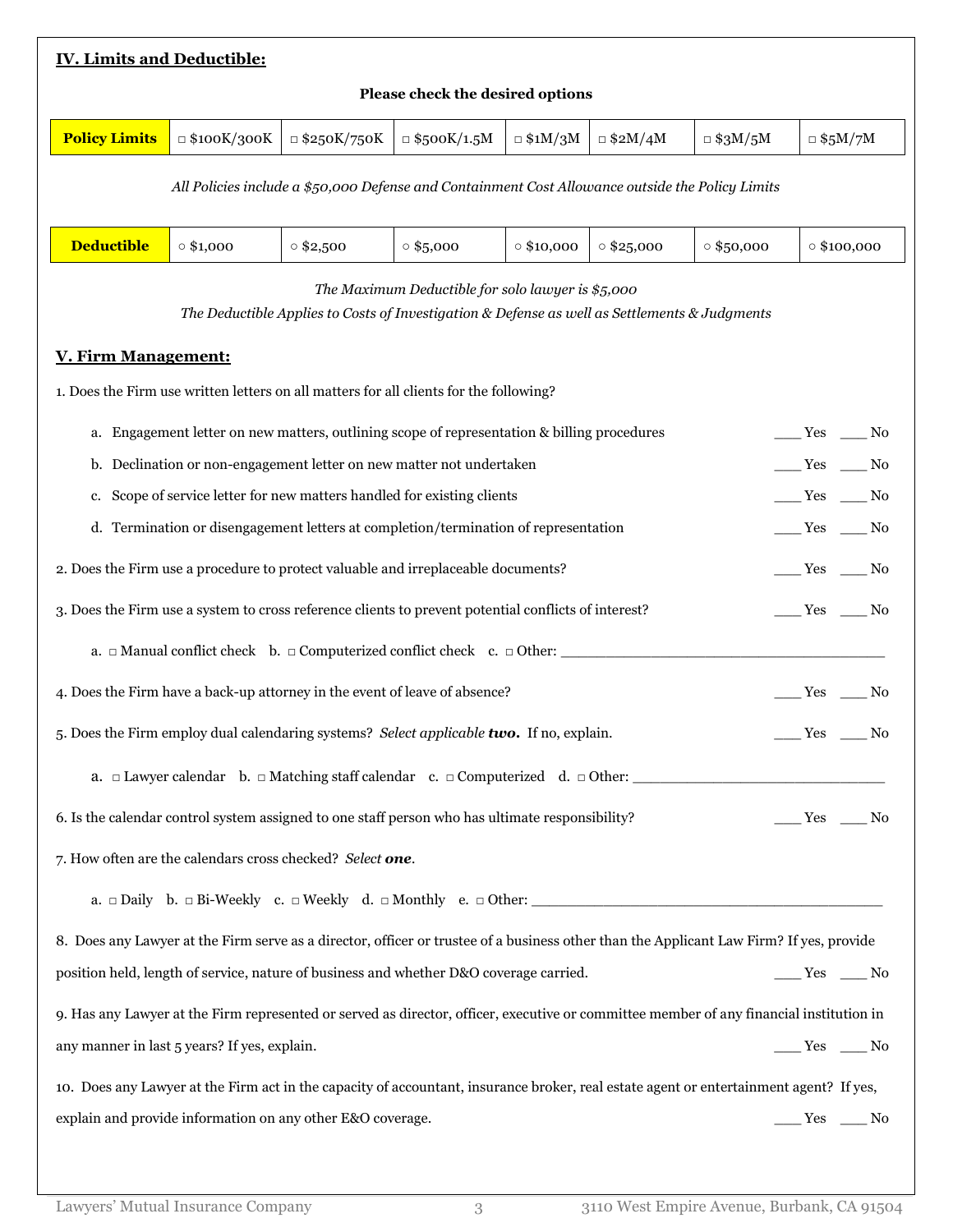## **VI. Disclosure:**

#### **IMPORTANT NOTE**

The forgoing responses are true and complete. We understand that the Company will rely upon the accuracy of this application and that the Company retains the right to rescind any Policy which is issued based upon an application containing false or incomplete information. We hereby authorize the release and exchange of information involving underwriting and claims matters between the Company and our past and present carriers and we appoint the Company our attorney-in-fact for obtaining such information. We hereby authorize the State Bar of California to release information to the Company concerning membership, certifications and disciplinary proceedings. We agree any person or organization furnishing information to the Company pursuant to this authorization will not be liable for furnishing such information, even if the information is inaccurate or untrue.

THIS APPLICATION WILL BE CONSIDERED ONLY IF ALL QUESTIONS ARE ANSWERED, LETTERHEAD IS ATTACHED, AND THE APPLICATION IS SIGNED AND DATED BY AN OWNER, PARTNER OR OFFICER OF THE APPLICANT FIRM. APPLICANT MUST REPORT ANY CHANGES IN THESE ANSWERS OF WHICH IT BECOMES AWARE AFTER SIGNING THIS APPLICATION BUT BEFORE THE EFFECTIVE DATE OF THE POLICY. IF APPLICANT BECOMES AWARE OF ANY ACTUAL OR POTENTIAL CLAIM AFTER SIGNING THIS APPLICATION AND BEFORE THE EFFECTIVE DATE OF THE POLICY, SUCH ACTUAL OR POTENTIAL CLAIM WILL NOT BE COVERED UNDER THIS POLICY.

## **VII. Signature:**

| Signature (Owner, Partner, or Officer):                          |                | Tax ID Number: |
|------------------------------------------------------------------|----------------|----------------|
| Print Name & Title:                                              |                | Date:          |
| Preferred Method of Contact (please select one):<br>$\Box$ Email | $\square$ USPS |                |

## **For clarification, please CONTACT our UNDERWRITERS at - 1 (800) 252-2045**